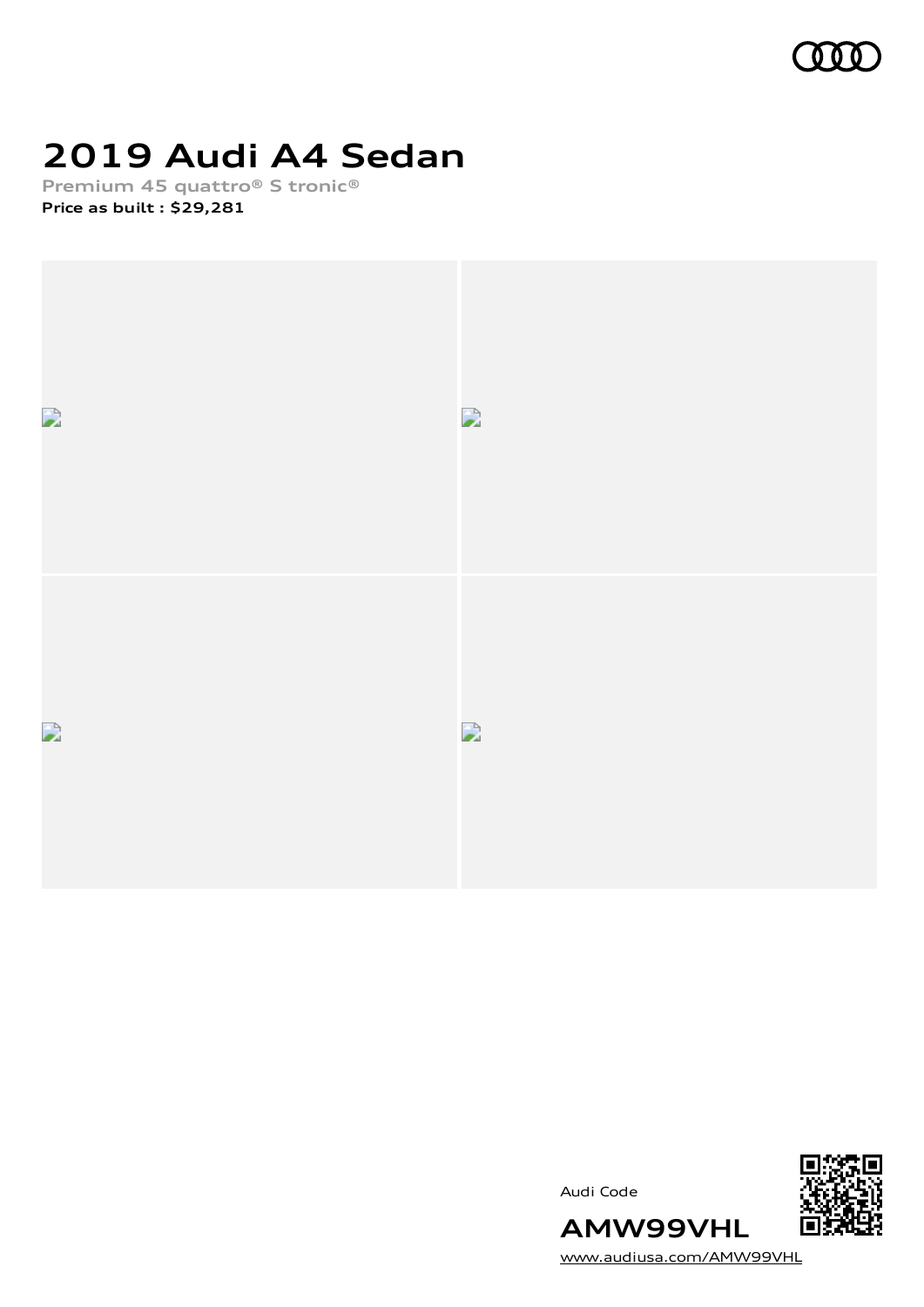### **Summary**

#### **Audi 2019 Audi A4 Sedan** Premium 45 quattro® S tronic®

**Price as buil[t](#page-9-0)** \$29,281

#### **Exterior colour**

Manhattan Gray metallic

#### **Interior colour**

| Black |
|-------|
| Black |
| Black |
| Black |
|       |

#### $\overline{\phantom{a}}$

#### **Further Information**

|                 | N٥           |
|-----------------|--------------|
| Mileage         | 53,066 miles |
| Type of vehicle | Used car     |

**Warranty**

#### **Audi Code** AMW99VHL

**Your configuration on www.audiusa.com** [www.audiusa.com/AMW99VHL](https://www.audiusa.com/AMW99VHL)

**Commission number** cb2ee3d70a0e09b1633e

#### **Technical Specifications**

| Engine type                  | 2.0-liter four-cylinder                       |
|------------------------------|-----------------------------------------------|
| stroke                       | Displacement/Bore and 1,984/82.5 x 92.8 cc/mm |
| Torque                       | 273 @ 1,600 - 4,500 lb-ft@rpm                 |
| Top track speed              | 130 mph mph $1$                               |
| Acceleration (0 - 60<br>mph) | 5.6 seconds seconds                           |
| Recommended fuel             | Premium                                       |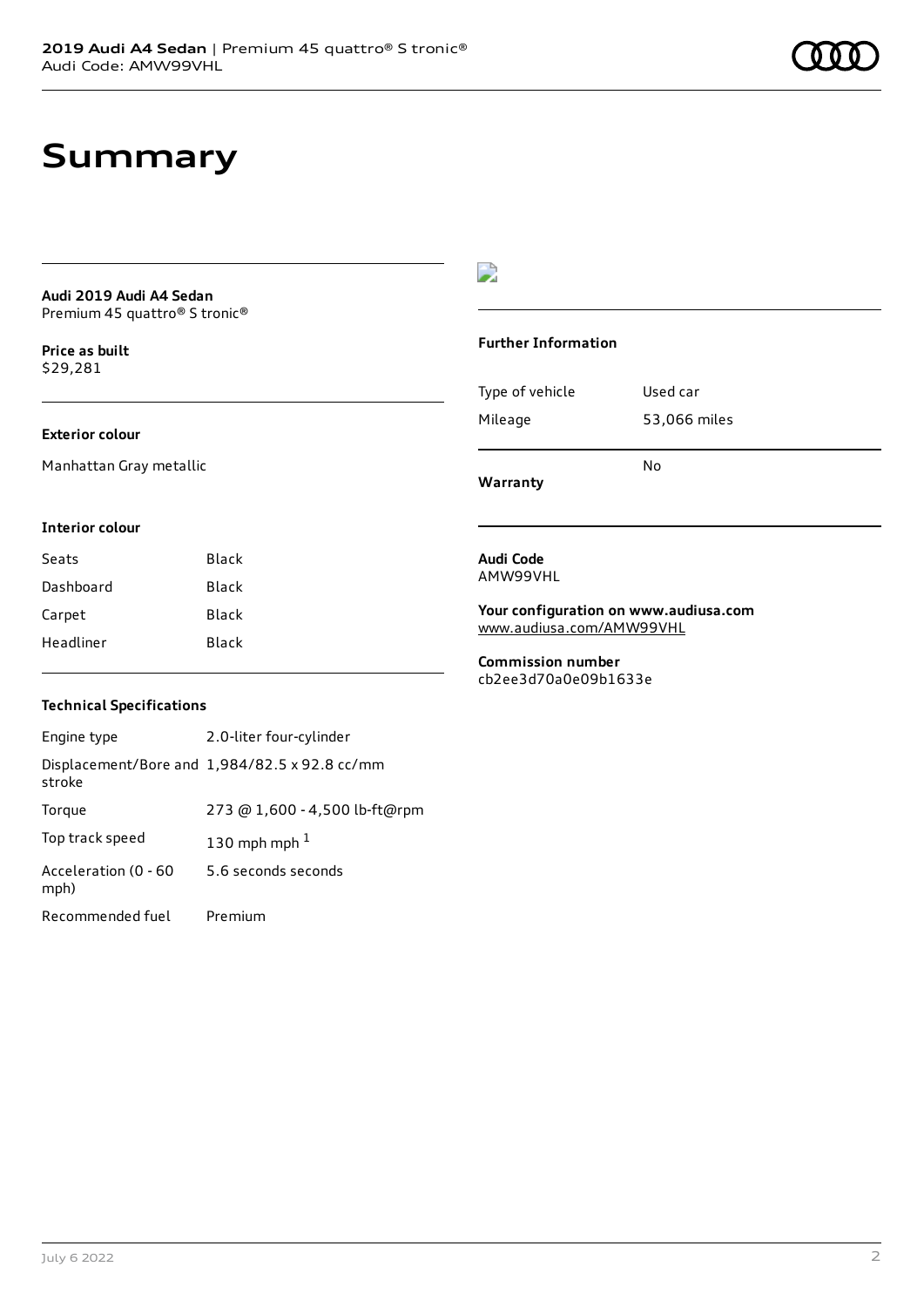# **Equipment**

Manhattan Gray metallic

SiriusXM® Satellite Radio

Audi advanced key-keyless start, stop and entry

Power-adjustable, heated exterior side mirrors with memory

Sport suspension system

Convenience package

Black cloth headliner

Aluminum Ellipse inlays

Audi pre sense® rear

Audi side assist



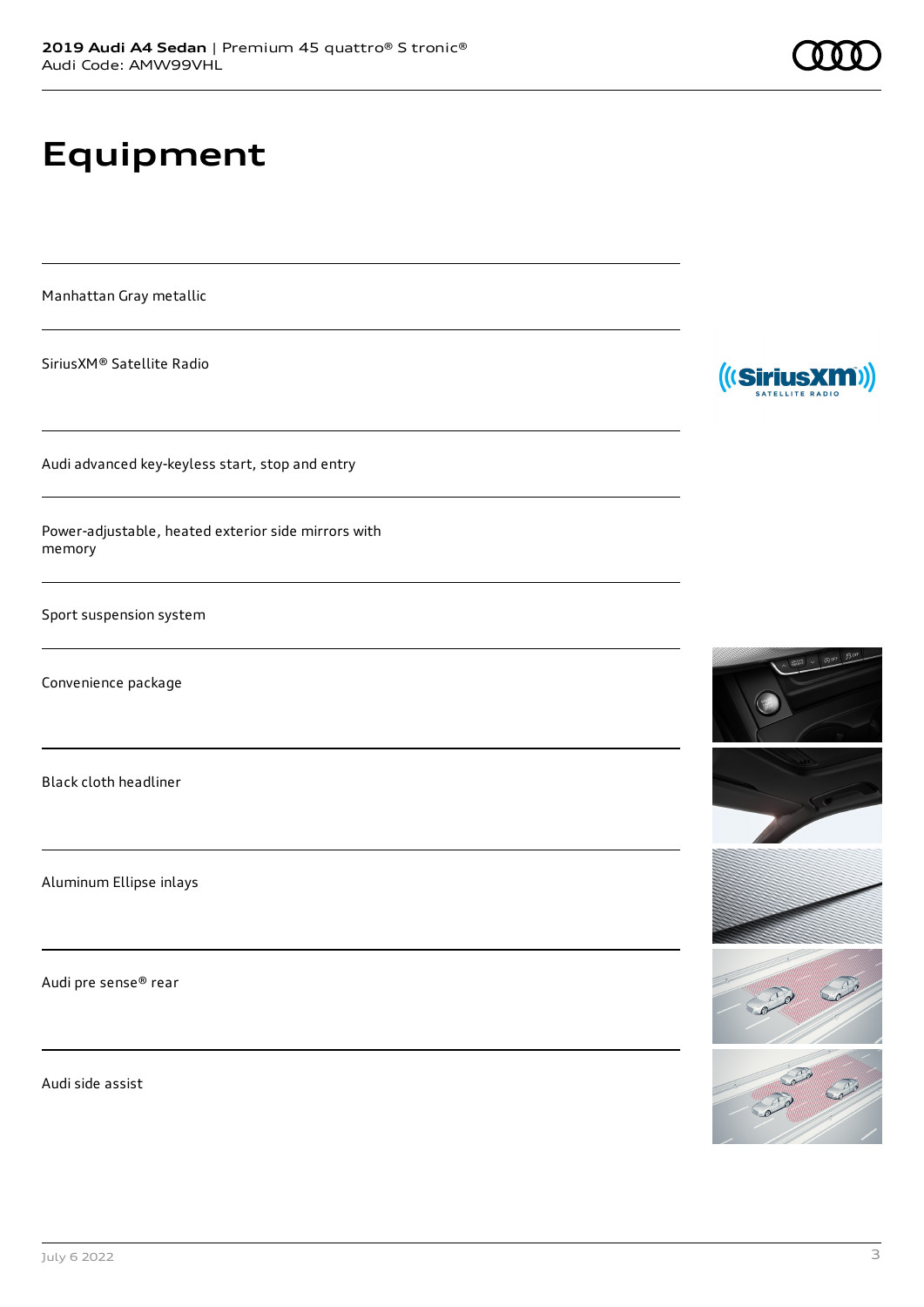### **Standard features**

#### **Safety and Security**

| 4UH | Driver and front passenger dual-stage<br>airbags                 |
|-----|------------------------------------------------------------------|
| UH1 | Electromechanical parking brake                                  |
| 8T2 | Cruise control with coast, resume and<br>accelerate features     |
| VC2 | Garage door opener (HomeLink®)                                   |
| 6Y2 | Top speed electronically limited to 130 mph                      |
| 4H3 | Integrated child door locks in rear doors                        |
| QZ7 | Electromechanical power steering                                 |
| 7K6 | Tire-pressure monitoring system                                  |
| 4X3 | Front thorax side airbags and Sideguard®<br>head curtain airbags |
| 3B7 | Lower Anchors and Tethers for Children<br>(LATCH) in rear seats  |
|     |                                                                  |

#### **Exterior**

| 0PO             | Dual exhaust outlets with chrome tips                    |
|-----------------|----------------------------------------------------------|
| 1S1             | Car jack                                                 |
| 8TH             | Xenon plus headlights with LED daytime<br>running lights |
| HM <sub>2</sub> | 17" 225/50 all-season tires                              |
| 8SP             | LED taillights with dynamic turn signals                 |
| 4KC             | Heat-insulating glass                                    |
| 0NB             | S line <sup>®</sup> fender badge                         |
| 47B             | Aluminum trim around exterior windows                    |
| V17             | 17" 5-arm-dynamic design wheels                          |
|                 |                                                          |

#### **Interior**

### **Interior**

| 3FE | Sunroof                                                        |
|-----|----------------------------------------------------------------|
| VT5 | S line® stainless steel door sill inlays                       |
| 9AQ | Three-zone automatic climate control                           |
| 4L7 | Auto-dimming interior rear view mirror with<br>digital compass |
| QQ1 | LED interior lighting package                                  |
| 1XW | Three-spoke multifunction steering wheel<br>with shift paddles |
| 6E3 | Front center armrest                                           |
| 4E2 | Electric tailgate/trunk lid release from inside                |
| 5XF | Dual front sun visors with lighted vanity<br>mirrors           |
| 3NT | Split folding 40/20/40 rear seatbacks                          |
| N1F | Leather seating surfaces                                       |
| 4A3 | <b>Heated front seats</b>                                      |

#### **Infotainment and Driver Assistance**

| Audi pre sense® basic and Audi pre sense®<br>city                                                                     |
|-----------------------------------------------------------------------------------------------------------------------|
| Audi drive select                                                                                                     |
| Audi connect CARE assistance and security<br>services                                                                 |
| Audi smartphone interface including Apple<br>CarPlay <sup>™</sup> and Google™ Android Auto™ for<br>compatible devices |
| Rear view camera                                                                                                      |
| Audi sound system                                                                                                     |
| Color driver information system                                                                                       |
| Connectivity package                                                                                                  |
| $MMI®$ radio low                                                                                                      |
|                                                                                                                       |

### **(1/2)**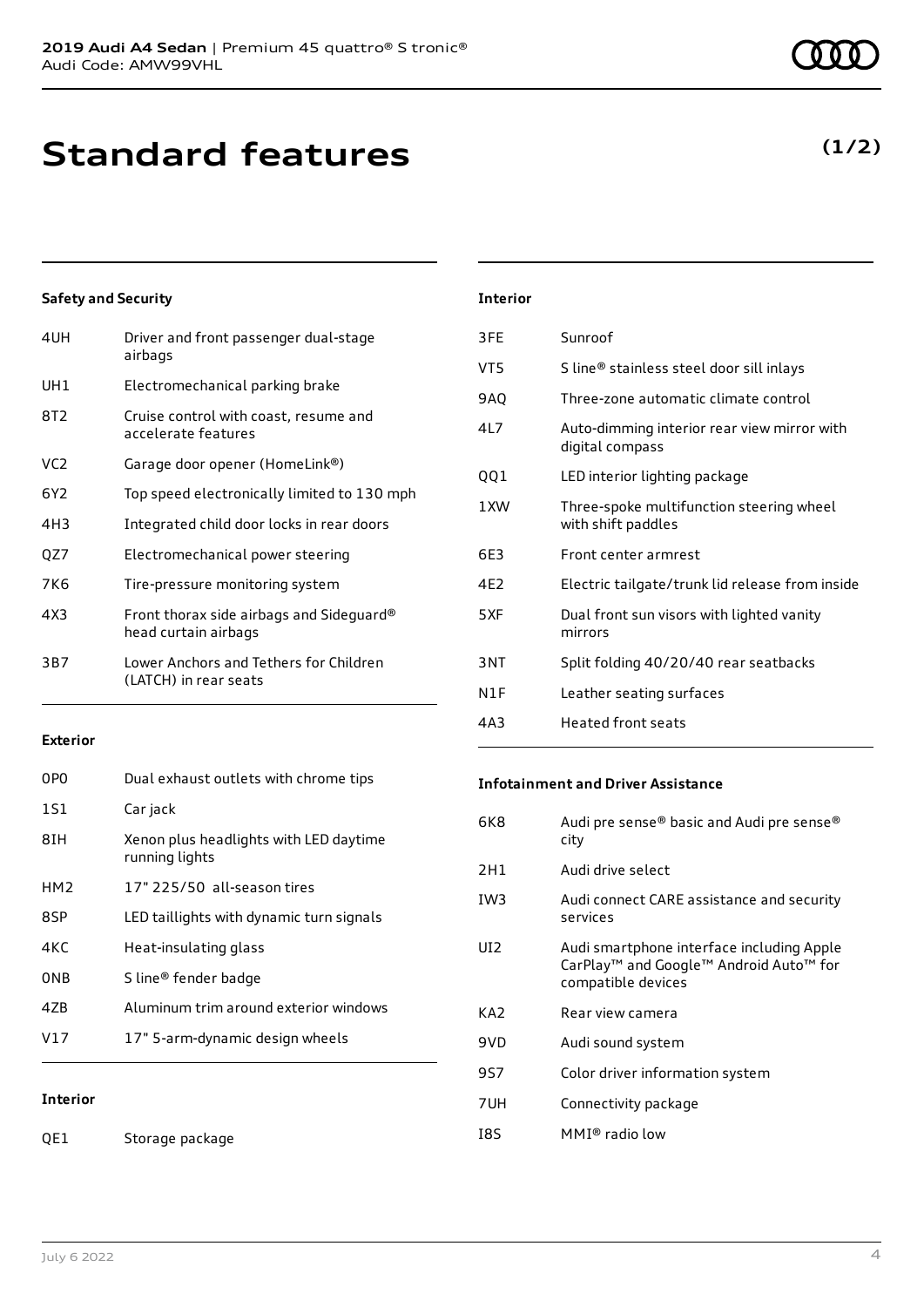### **Standard features**

**(2/2)**

#### **Infotainment and Driver Assistance**

9ZX BLUETOOTH® wireless technology preparation for compatible devices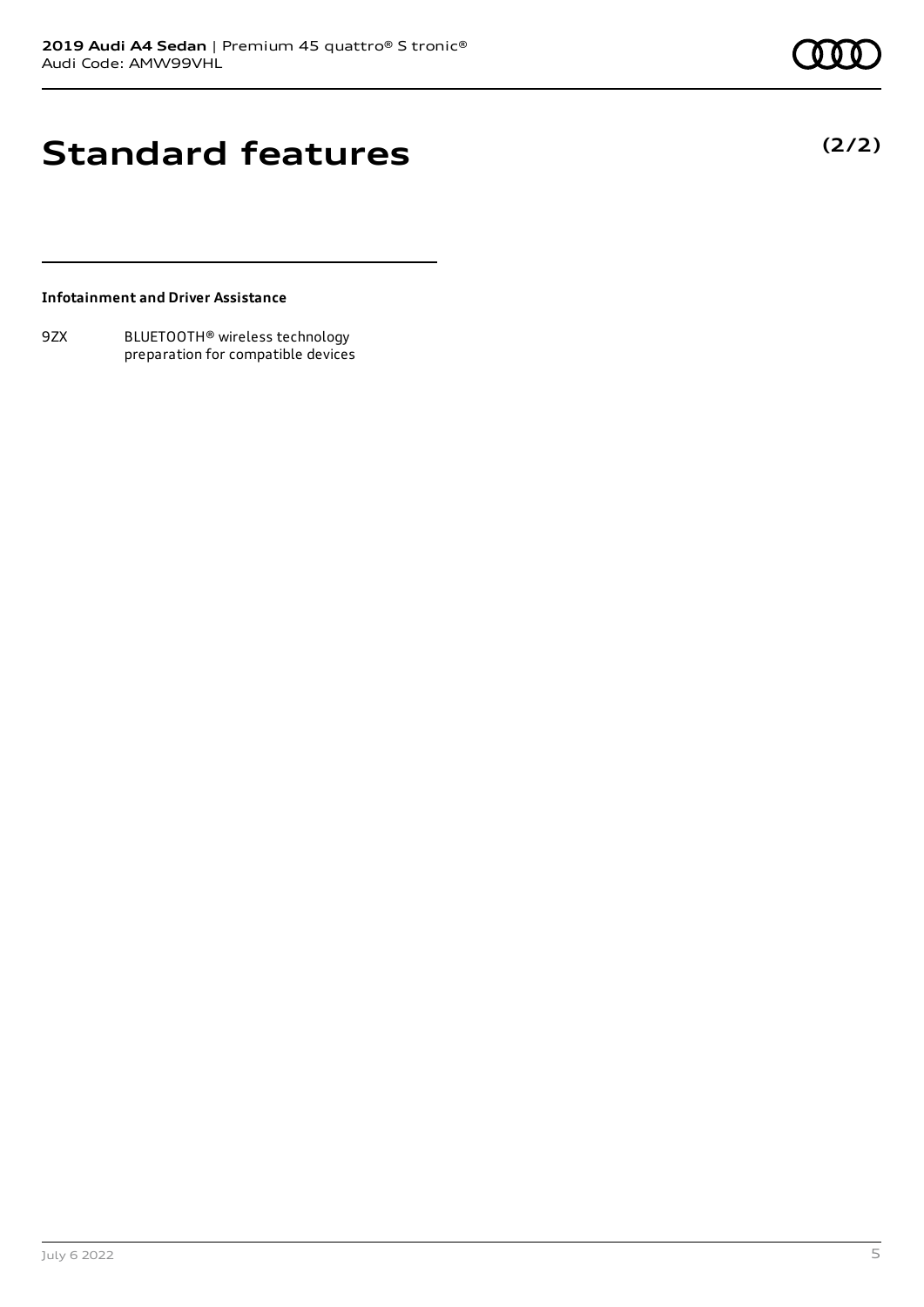# **Dealer remarks**

A4 2.0T Premium quattro 7-Speed Automatic S tronic 7-Speed Automatic S tronic, quattro, Black w/Leather Seating Surfaces, Alarm System w/Motion Sensor, Aluminum Ellipse Inlays, Audi Advanced Key, Audi Pre Sense Rear, Audi Side Assist w/Rear Cross Traffic Assist, Auto-Dimming Exterior Mirrors, Black Cloth Headliner, Convenience Package, Front Sport Seats, Memory for Driver's Seat, SiriusXM Satellite Radio, Sport Package, Sport Suspension.

CARFAX One-Owner.

23/34 City/Highway MPG

Buy this Mileone Certified Pre-Owned vehicle with peace of mind! It comes with 12 month / 12,000 mile comprehensive-limited warranty! Carfax history report and Maryland State inspection have been checked too. Audi of Silver Spring goes to extraordinary lengths to only have the highest quality vehicles. We perform a rigorous 125 + point Inspection process, one of the most comprehensive in the industry. Every mechanical, electrical and safety system is checked to be in good condition. Call or click, and ask for the Internet Sales Team to receive an additional \$200 off the Internet Price on this vehicle. Check out what customer's are saying about us at WWW.DEALERRATER.COM. Our Internet Value Pricing mission at Audi Silver Spring is to present Value Pricing to all of our customers. \*See Dealer For Details\*

\*Your additional costs are sales tax, tag and title fees for the state in which the vehicle will be registered, any dealer-installed options (if applicable) and a \$500 dealer processing fee (not required by law). Prices are subject to change, and prior sales are excluded from these offers. While every reasonable effort is made to ensure the accuracy of this information, we are not responsible for any errors or omissions contained on these pages. Please verify any information in question with the dealer.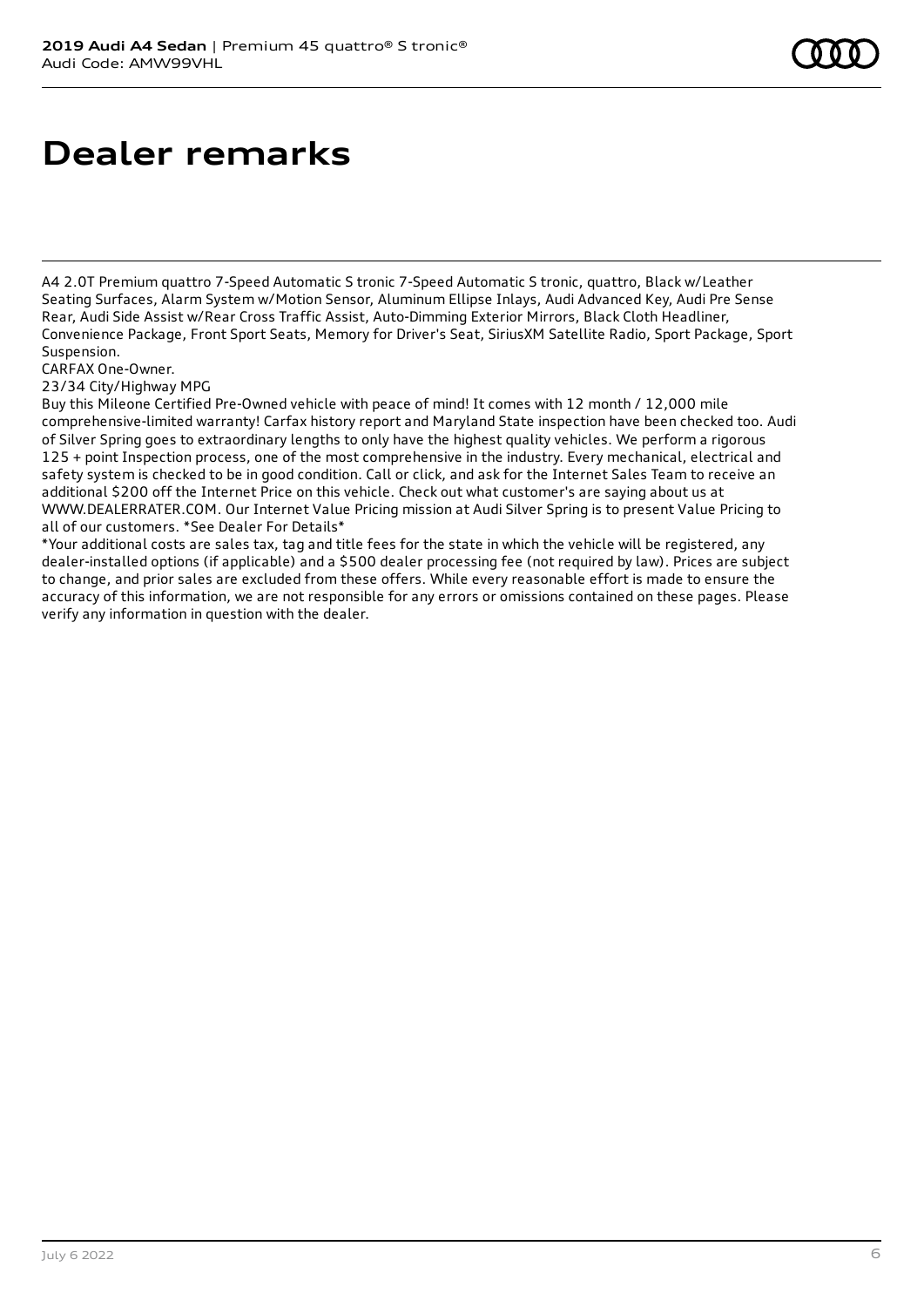# **Technical Specifications**

#### **Engineering | Performance**

| Engine type                                 | 2.0-liter four-cylinder                       |
|---------------------------------------------|-----------------------------------------------|
| Acceleration (0 - 60<br>mph)                | 5.6 seconds seconds                           |
| Power Level                                 | 45                                            |
| Engine block                                | Cast-iron                                     |
| Induction/fuel injection Turbocharged/TFSI® |                                               |
| Cylinder head                               | Aluminum-alloy                                |
| Max. output ps/hp                           | 248 @ 5,000 - 6,000 @ rpm                     |
| stroke                                      | Displacement/Bore and 1,984/82.5 x 92.8 cc/mm |
| Top track speed <sup>1</sup>                | 130 mph mph                                   |
| Torque                                      | 273 @ 1,600 - 4,500 lb-ft@rpm                 |
| Valvetrain                                  | 16 valve DOHC with Audi valvelift             |

### **Transmission | Drivetrain**

| Gear ratios: 6th         | 0.508:1                                                                                                     |
|--------------------------|-------------------------------------------------------------------------------------------------------------|
| Gear ratios: Final Drive | 4.270:1                                                                                                     |
| Gear ratios: 7th         | 0.386:1                                                                                                     |
| Gear ratios: 4th         | 1.057:1                                                                                                     |
| Transmission             | Seven-speed S tronic <sup>®</sup> dual-clutch<br>transmission with quattro <sup>®</sup> all-<br>wheel drive |
| Gear ratios: 5th         | 0.738:1                                                                                                     |
| Gear ratios: 2nd         | 2.190:1                                                                                                     |
| Gear ratios: 3rd         | 1.517:1                                                                                                     |
| Gear ratios: Reverse     | 2.750:1                                                                                                     |
| Gear ratios: 1st         | 3.188:1                                                                                                     |
|                          |                                                                                                             |

#### **Steering**

| Steering type                             | Electromechanical speed-sensitive<br>power steering system |
|-------------------------------------------|------------------------------------------------------------|
| Turning diameter, curb-38.1 ft<br>to-curb |                                                            |
| Steering ratio                            | 15.9:1                                                     |

#### **Suspension**

| Front axle | Five-link front independent steel<br>spring suspension |
|------------|--------------------------------------------------------|
| Rear axle  | Five-link rear independent steel<br>spring suspension  |

| Alternator | 14 Volt - 110-150A  |
|------------|---------------------|
| Battery    | 12 Volt - 420A/70Ah |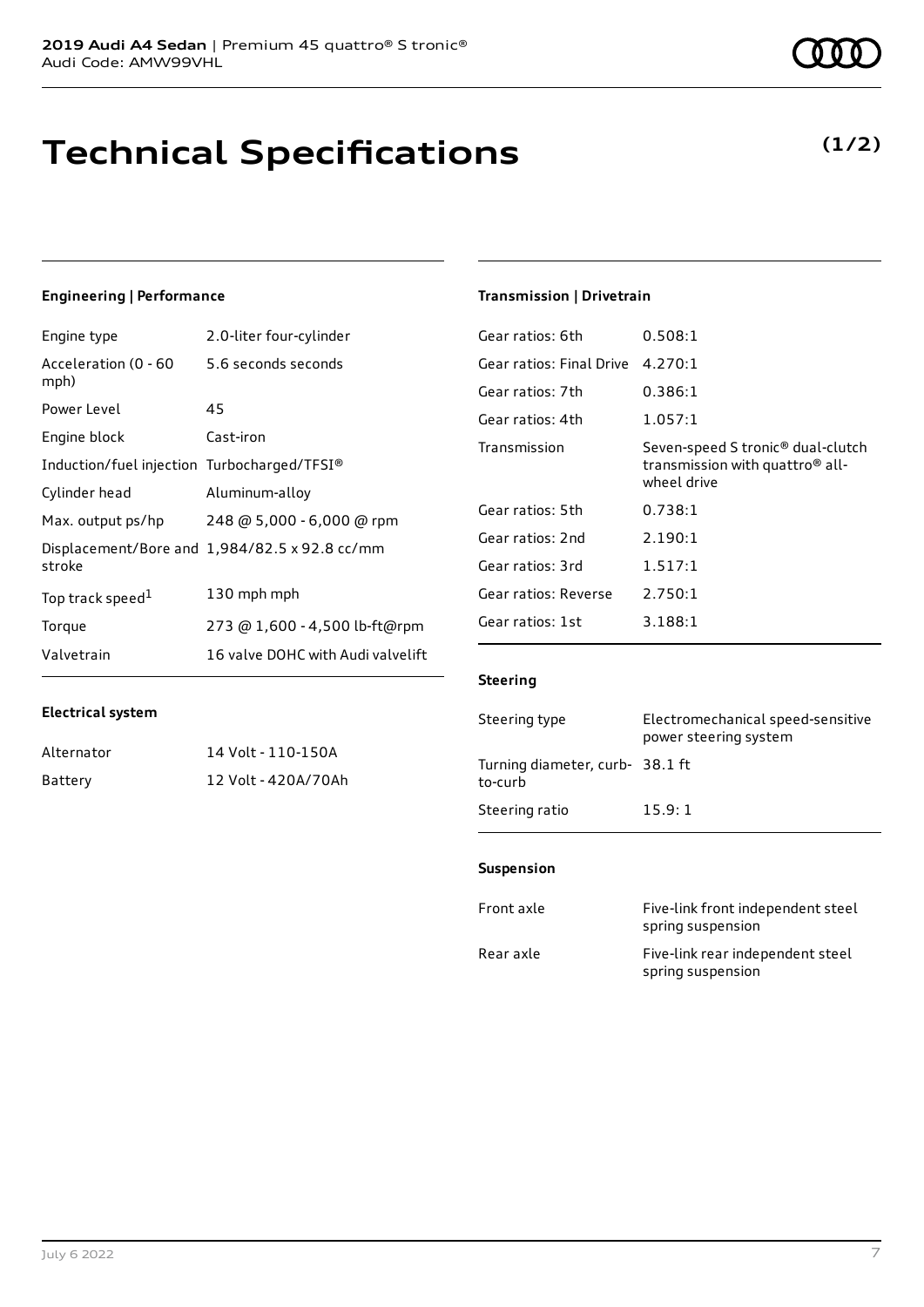# **Technical Specifications**

#### **Brakes**

| Front brakes         | 13.3 (ventilated disc) in                                                                        | Seating capacity                          |  |
|----------------------|--------------------------------------------------------------------------------------------------|-------------------------------------------|--|
| Rear brakes          | 13.0 (ventilated disc) in                                                                        | Shoulder room, rear                       |  |
| Parking brake        | Electromechanical                                                                                | Head room with front<br>sunroof           |  |
| <b>Body</b>          |                                                                                                  | Leg room, rear                            |  |
|                      |                                                                                                  | Shoulder room, front                      |  |
| Material             | Lightweight construction<br>technology - multi-material body<br>construction (steel and aluminum | Head room with rear<br>sunroof            |  |
|                      | composition) and multistep anti-                                                                 | Leg room, front                           |  |
| Corrosion protection | corrosion protection<br>Multistep anti-corrosion protection                                      | Cargo volume, rear<br>seatbacks up/folded |  |
|                      |                                                                                                  |                                           |  |

#### **Warranty | Maintenance**

| Warranty    | 4-Year/50,000 mile Audi New<br>Vehicle Limited Warranty                                  |
|-------------|------------------------------------------------------------------------------------------|
| Maintenance | 12-month/10,00 mile (whichever<br>occurs first) NO CHARGE first<br>scheduled maintenance |

#### **Exterior Measurements**

| Height                           | 56.2 in  |
|----------------------------------|----------|
| Overall width without<br>mirrors | 72.5 in  |
| Length                           | 186.1 in |
| Wheelbase                        | 111.0 in |
| Drag coefficient                 | 0.27 Cw  |
| Overall width with<br>mirrors    | 79.6 in  |
| Track rear                       | 61.2 in  |
| <b>Track front</b>               | 61.9 in  |
| Curb weight                      | 3,627 lb |

**(2/2)**

### **Interior measurements**

| Seating capacity                          | 5                 |
|-------------------------------------------|-------------------|
| Shoulder room, rear                       | 54.5 in           |
| Head room with front<br>sunroof           | 38.9 in           |
| Leg room, rear                            | 35.7 in           |
| Shoulder room, front                      | 55.9 in           |
| Head room with rear<br>sunroof            | 37.4 in           |
| Leg room, front                           | 41.3 in           |
| Cargo volume, rear<br>seatbacks up/folded | 13.0 cu ft, cu ft |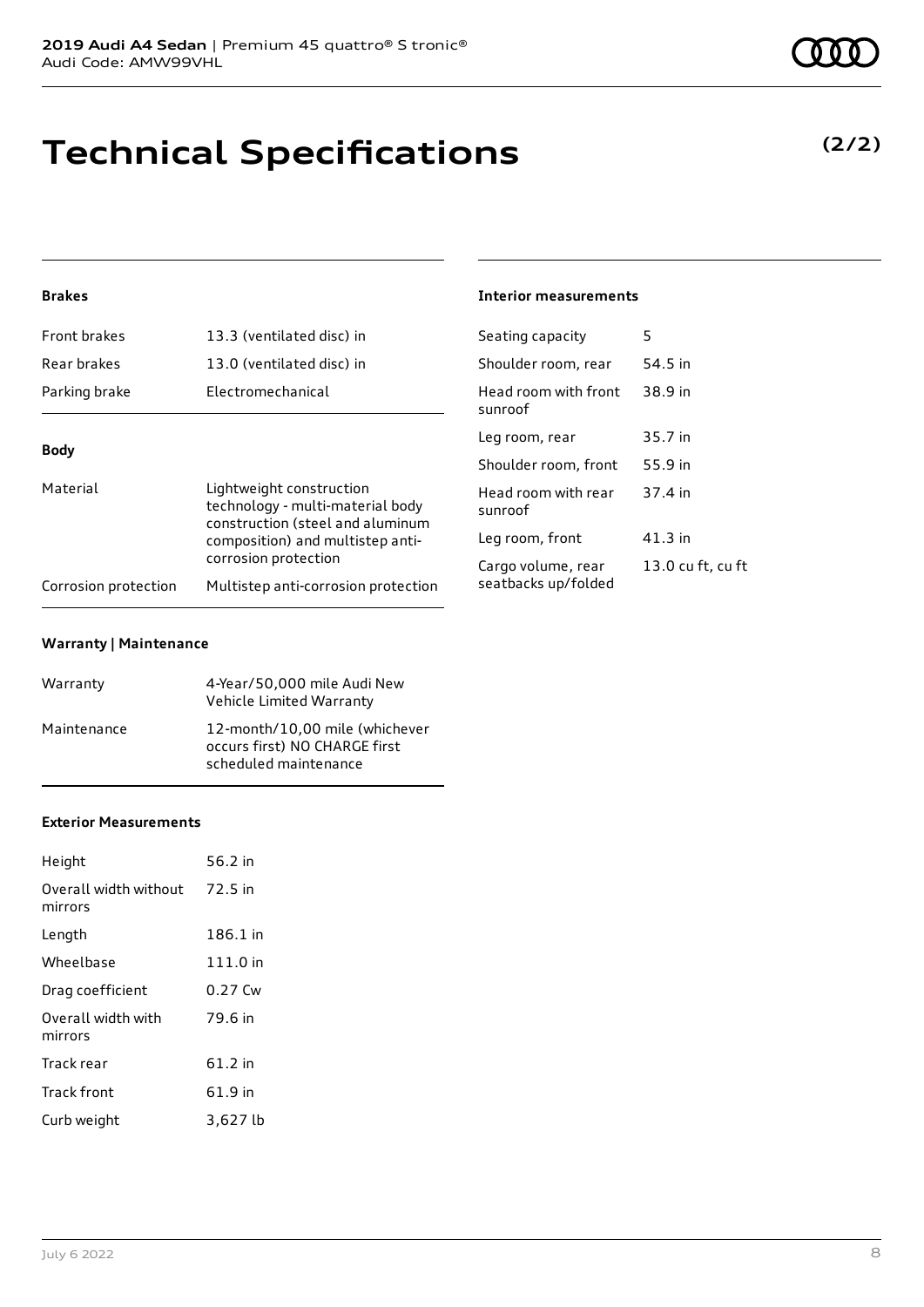

### **Contact**

Dealer **Audi Silver Spring**

3151 Automobile Blvd 20904 Silver Spring MD

Phone: +13018472200 FAX: 3016794413

www: [https://www.audisilverspring.com](https://www.audisilverspring.com/)